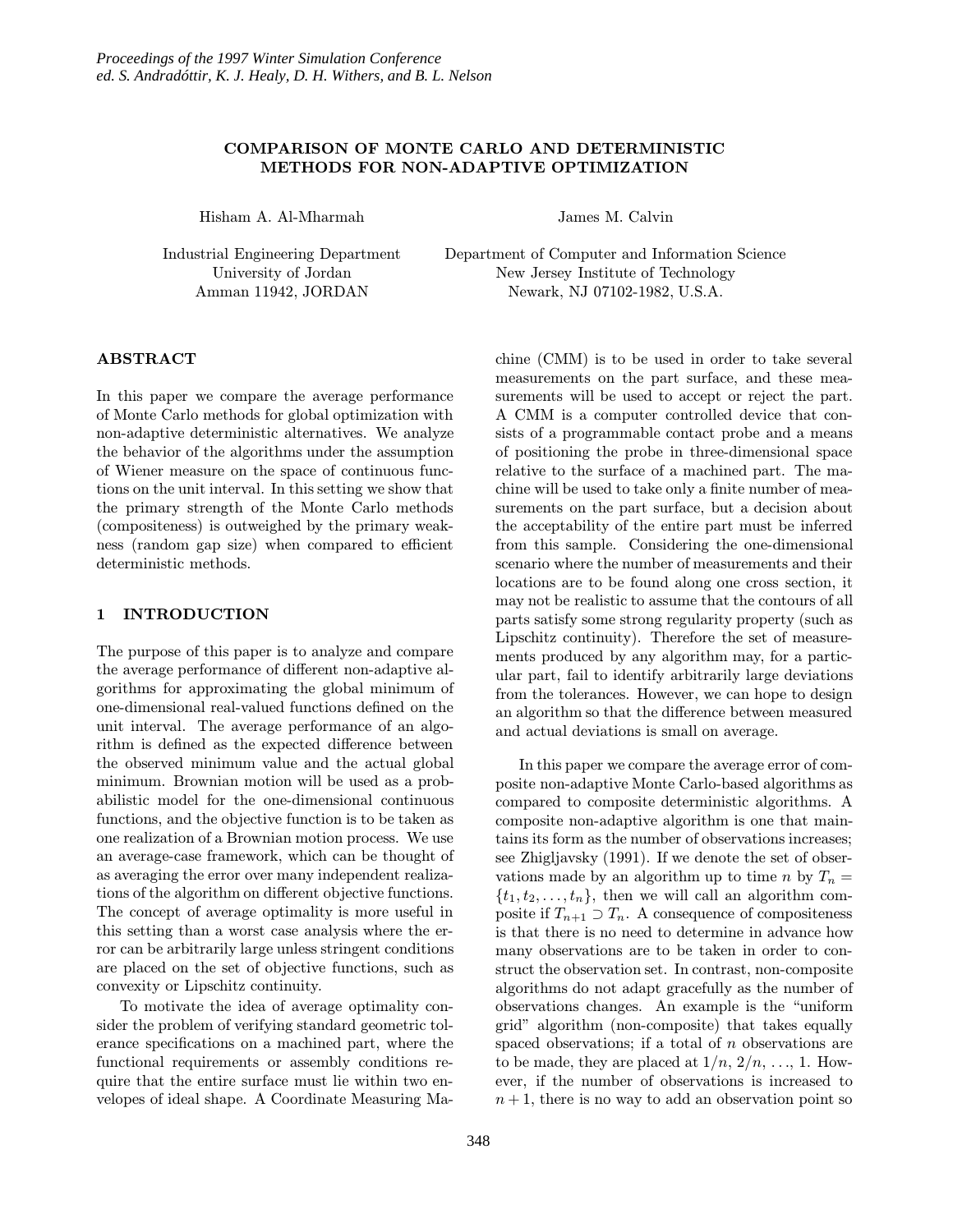as to maintain a uniform grid.

In the next section we introduce the problem and the terminology. In Section 3 we establish some background results concerning the distribution of the minimizer and path decomposition for Brownian motion. In Section 4 we compare the average performance of different Monte Carlo and deterministic algorithms.

#### 2 NOTATION

Given the set of continuous real-valued functions defined on the unit interval  $C([0, 1])$ , let  $X \in C([0, 1])$ be the objective function to be minimized. Also, let  $M = \min\{X(t); t \in [0, 1]\}$  denote its global minimum, and let  $T = \inf\{t \leq 1 : X(t) = M\}$  be the (first) location where the minimum is attained. To approximate M we assume that we are allowed to observe the function X at n locations. Let  $t_1, t_2, \ldots, t_n$  be the observation sites in [0, 1]. Our goal is to compare the average performance of different algorithms based on their average approximation error  $E(\Delta_n)$ , where

$$
\Delta_n = \min_{1 \le i \le n} X(t_i) - M.
$$

Suppose that we have some prior knowledge about the relative likelihood of various functions, and that we can formalize this knowledge in a form of a probability measure  $\mu$  on  $C([0, 1])$ . Consequently, we can view any function  $X \in C([0,1])$  as a sample path of a stochastic process. Hence,

$$
E(\Delta_n) = \int_{X \in C([0,1])} \left( \min_{1 \le i \le n} X(t_i) - M \right) d\mu(X).
$$
\n(1)

The Wiener measure on  $C([0, 1])$  will be taken as the probability distribution; i.e.,  $X$  is taken to be a sample path of a Brownian motion process. It is natural to use a Gaussian measure, such as the Wiener measure, as a model for a random objective function that has multiple local minima with positive probability (see Wasilkowski 1992). Brownian motion is one of only a few non-trivial stochastic processes for which the distribution of the minimum is even known.

Our comparison will rely on results concerning processes and random variables associated with the 3 dimensional Bessel process. The 3-dimensional Bessel process is the diffusion process that is identical in law to the modulus of a 3-dimensional Brownian motion. A 3-dimensional Bessel bridge from  $(0, 0)$  to  $(t, y)$  is a 3-dimensional Bessel process starting from 0 at time 0 "conditioned to take the value  $y$  at time  $t$ "; see Revuz and Yor (1991). Define a "two-sided Bessel process" R by

$$
R(t) = \begin{cases} R_1(t) & \text{if } t \ge 0, \\ R_2(-t) & \text{if } t \le 0, \end{cases}
$$
 (2)

where  $R_1$  and  $R_2$  are two independent 3-dimensional Bessel processes. A new a random variable W will appear in the limit results we are going to present in Section 3. This random variable is defined as

$$
W = \min_{i=0,\pm 1,\pm 2,...} R(i+U),\tag{3}
$$

where  $U$  is a uniformly distributed random variable on the unit interval independent of R. Also,  $E(W)$  = on the unit interval independent of *R*. Also,  $E(W) =$ <br> $-\zeta(1/2)/\sqrt{2\pi}$  (see Asmussen et al. 1995), where  $\zeta$ is Riemann's zeta function. Finally, we will use ⇒ to denote convergence in distribution; i.e.,  $X_n \Rightarrow X$ means that  $Ef(X_n) \to Ef(X)$  as  $n \to \infty$  for all bounded continuous functions f.

## 3 PROBABILITIES AND PATH DECOM-POSITION

For the Brownian motion prior, let  $f(t; x, y)$  be the density of the first time the process reaches the level y given that  $X(0) = x$ . These densities are given by (see Karlin and Taylor 1975)

$$
f(t; x, y) = \frac{|y - x|}{\sqrt{2\pi t^3}} \exp\left(-\frac{(y - x)^2}{2t}\right).
$$
 (4)

Theorem 1, proved in Imhof (1984), expresses the joint density of  $M$ ,  $T$ , and  $X(1)$ , as the product of first hitting time densities.

**Theorem 1** For  $x \geq y, 0 \geq y$ , and  $0 \leq t \leq 1$ ,

$$
P(M \in dy, X(1) \in dx, T \in dt)
$$
  
=  $f(t, 0, y) f(1 - t; x, y) dy dx dt$ .

The marginal density  $\xi$  of T is the "arc-sine" density as shown in Feller (1971)

$$
P(T \in dt) = \xi(t) = \frac{1}{\pi \sqrt{t(1-t)}}, \ \ 0 < t < 1. \tag{5}
$$

The following result is a special case of a general result of Fitzsimmons, Pitman, and Yor (1992) that decomposes the path of a diffusion at the minimum (this result generalizes an earlier result of Williams  $(1974)$ .

**Theorem 2** Given  $(M = y, T = t, X(1) = x)$   $(0 <$  $t < 1, y < x$ , the process  $\{X(t+u) - y\}_{0 \le u \le 1-t}$  is a 3-dimensional Bessel bridge from 0 at time 0 to  $x-y$ at time  $1-t$ , independent of  $\{X(t-u)-y\}_{0\leq u\leq t}$ , which is a 3-dimensional Bessel bridge from 0 at time 0 to  $-y$  at time t.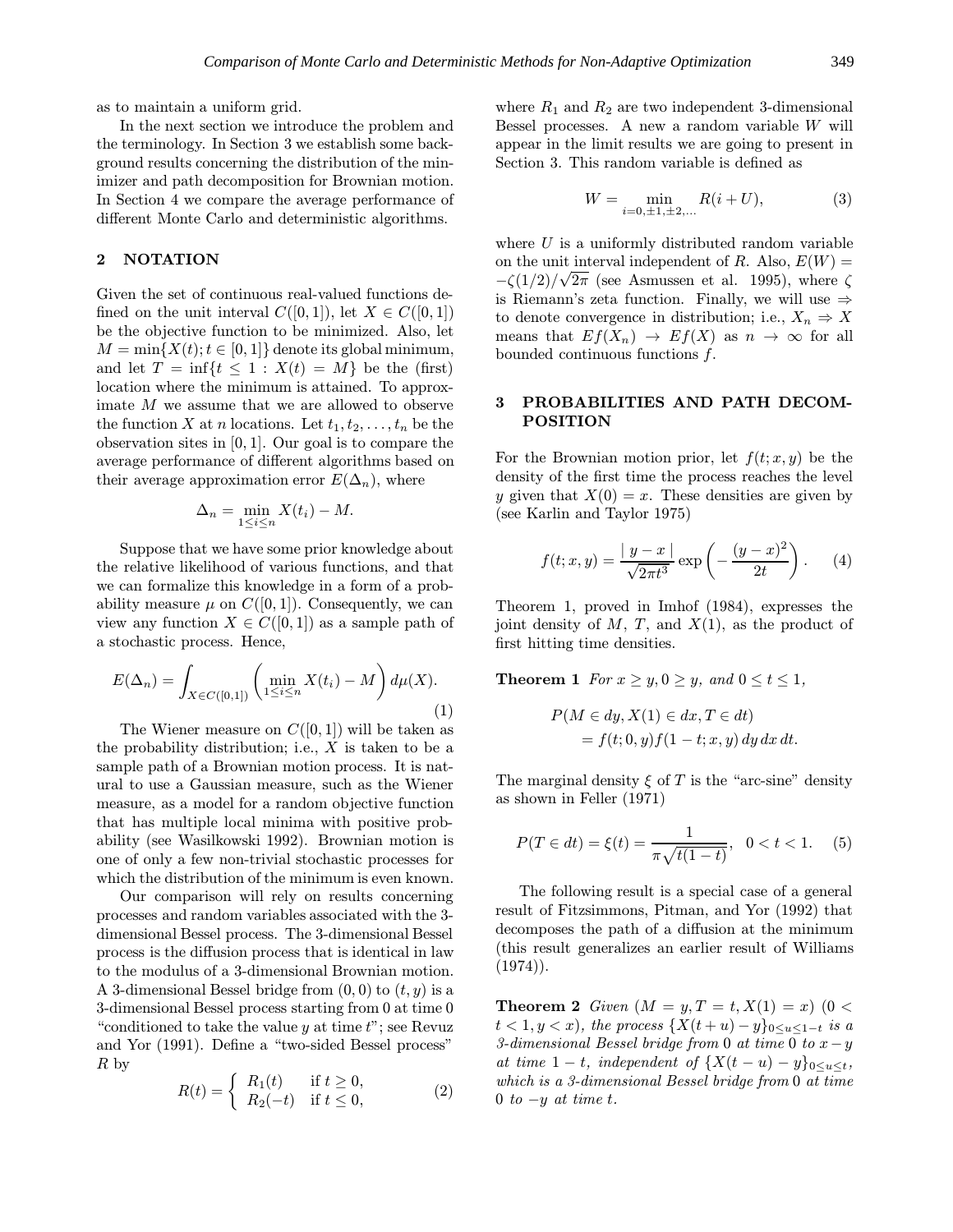Let  $H$  be the cumulative density function of the  $Beta(2/3, 2/3)$  distribution,

$$
H(t) = I(2/3, 2/3, t)
$$
  
=  $\mathcal{B}(2/3, 2/3)^{-1} \int_{s=0}^{t} \frac{ds}{[s(1-s)]^{1/3}},$ 

for  $0 \leq t \leq 1$ , where B denotes the beta and I the incomplete beta function. Let  $h(t) = H'(t) =$  $(\mathcal{B}(2/3, 2/3)[t(1-t)]^{1/3})^{-1}$  denote the corresponding probability density function. The following result, which is proved in Al-Mharmah and Calvin (1997), is used to determine the least upper bound and the largest lower bound on the convergence of the serangest lower bound on the convergence of the sequence  $E(\sqrt{n}\Delta_n)$  for a composite algorithm as shown in the next section. The proof of this result relies on both Theorem 1 and Theorem 2.

**Theorem 3** Let  $\{n_k : k \geq 1\}$  be a sequence of integers such that

$$
2^k \le n_k < 2^{k+1}, \quad k \ge 1,
$$

and

$$
t_{n_k}\to\tau\in(0,1)
$$

as  $k \to \infty$ . Let

$$
\beta(T)=\left\{\begin{array}{ll} 1 & \text{if } T\geq\tau, \\ 2 & \text{if } T<\tau.\end{array}\right.
$$

Then

$$
\sqrt{2^k \beta(T) h(T)} \,\Delta_{n_k} \Rightarrow W \tag{6}
$$

as  $k \to \infty$ , where W is defined in equation (3), and

$$
E(\sqrt{n_k} \Delta_{n_k}) \to \sqrt{1 + H(\tau)} E(W) \frac{\mathcal{B}(2/3, 2/3)^{3/2}}{\pi} \times \left(1 - \left(1 - 2^{-1/2}\right) H(\tau)\right),
$$

as  $k \to \infty$ .

#### 4 ERROR ANALYSIS

In the case of Brownian motion, it is shown in Calvin (1995) that if observations form a deterministic equispaced grid, then the error is about 82% as large as if the points are chosen at random uniformly over the unit interval. However, if new observations are to be added the uniformity of the deterministic grid will not hold at all times. One might expect, for example, that if the grid is such that  $2k$  points are equi-spaced to the left of  $1/2$  and k points are equi-spaced to the right of  $1/2$ , then choosing 3k points at random uniformly over the interval might give a smaller error on average.

Al-Mharmah and Calvin (1996) studied randomized non-adaptive algorithms, and found that the optimal distribution for placing points on the unit interval is  $Beta(2/3, 2/3)$ . The corresponding limiting normalized mean error for this random algorithm is

$$
E(\sqrt{n}\Delta_n) \to \frac{1}{\pi\sqrt{2}} \mathcal{B}(2/3, 2/3)^{3/2} \approx 0.6623, \quad (7)
$$

as  $n \to \infty$ . This distribution gives a slightly better convergence rate than choosing the sites according to the distribution of the maximizer, which is the arcsine distribution. Calvin (1996) showed that the n quantiles of the Beta $(2/3, 2/3)$  distribution (noncomposite algorithm) are optimal within the class of deterministic non-adaptive algorithms. The average normalized error for the deterministic version is about 82% of that for the random algorithm (with the number of observations n predetermined). The advantage of the random algorithms is compositeness, and the disadvantage is the random gaps (the largest gap in uniformly distributed points is of order  $log(n)/n$ , and because of length-biased sampling, the large gaps are more likely to contain the minimizer).

Consider the simple composite deterministic algorithm that chooses the following sequence of observation points (label the points as  $d_1, d_2, d_3, \ldots$ ):

$$
1, \frac{1}{2}, \frac{1}{4}, \frac{3}{4}, \frac{1}{8}, \frac{3}{8}, \frac{5}{8}, \frac{7}{8}, \frac{1}{16}, \dots \tag{8}
$$

(Recall that  $X(0) = 0$ , so that in effect we start off with the observation at 0.) If the number of observations is a power of 2, then the points form an equispaced grid, which one would expect to be efficient. Otherwise, the grid has some intervals twice as wide as others, which is clearly inefficient. The composite algorithm that we describe here uses the images of the above algorithm under a continuous transformation of the unit interval. This corresponds to making the points the quantiles of a beta distribution, which is in a sense optimal, as shown in Calvin (1996). Therefore, define an algorithm by  $t_0 = 1 = H^{-1}(1)$ , and

$$
t_n = H^{-1}(d_n), \quad n \ge 1.
$$
 (9)

Thus the  $t_n$ 's are the images under  $H^{-1}$  of the grid points defined in equation (8). We will show that this algorithm dominates the best random composite algorithm in the limit.

The sequence  $E(\sqrt{n}\Delta_n)$  does not converge in this setting. However, we can determine its least upper bound and greatest lower bound as shown in Theorem 4. The proof of this theorem is found in Al-Mharmah and Calvin (1997), which is based on the limits of certain subsequences of  $E(\sqrt{n}\Delta_n)$  shown in Theorem 3.